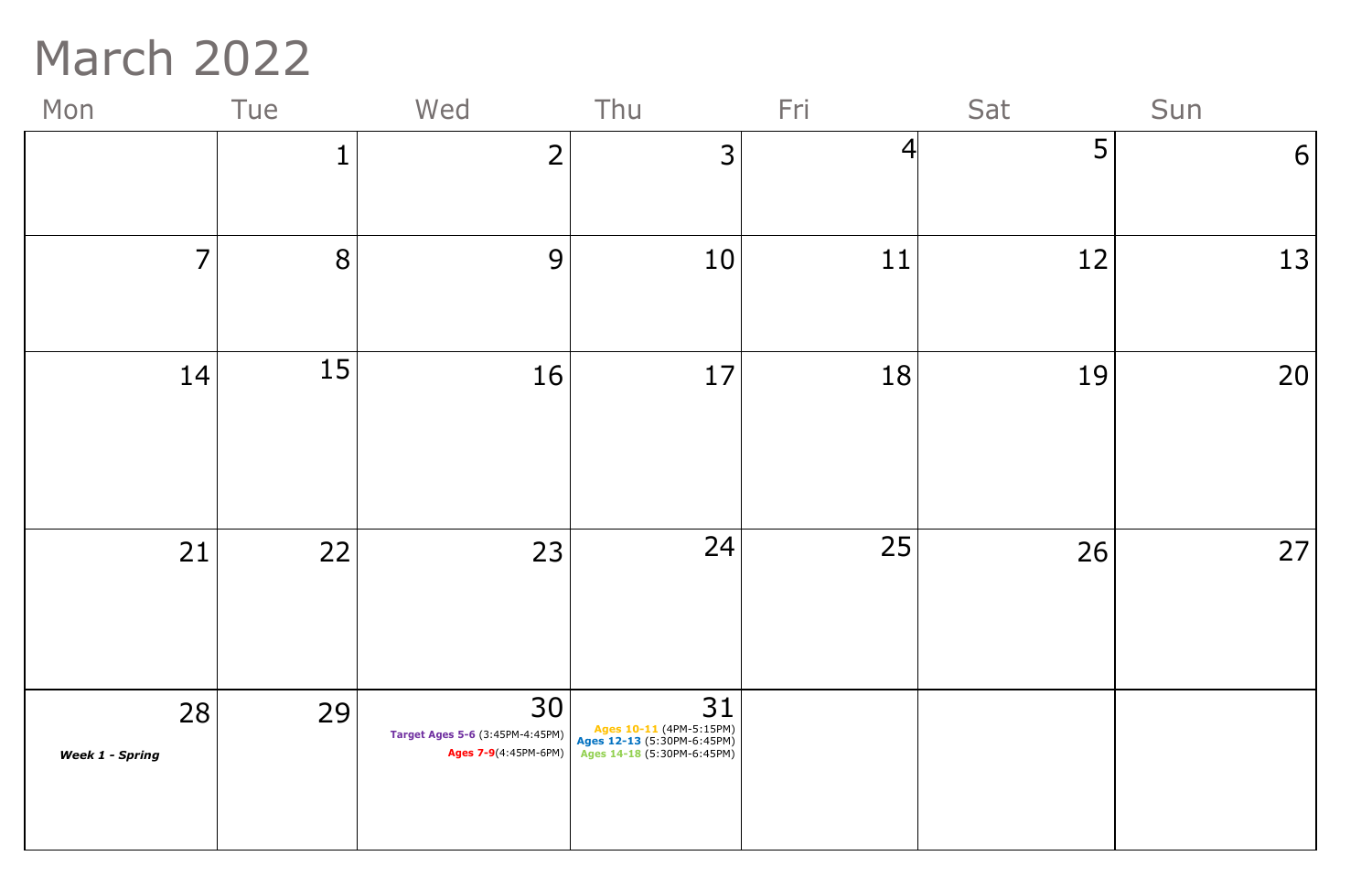April 2022

| Mon                                         | <b>Tue</b> | Wed                                                                  | <b>Thu</b>                                                                                | Fri                                         | Sat                                                                                                                           | Sun                                                                                                                                                 |
|---------------------------------------------|------------|----------------------------------------------------------------------|-------------------------------------------------------------------------------------------|---------------------------------------------|-------------------------------------------------------------------------------------------------------------------------------|-----------------------------------------------------------------------------------------------------------------------------------------------------|
| <b>Week 1- Spring</b><br>(Continued)        |            |                                                                      |                                                                                           | <b>-Practice &amp; Play (3PM-7PM)</b>       | ◠<br>Ages 7-9 (9AM-10:15AM)<br>Ages 10-11 (10:30AM-11:45AM)<br>Target Ages 5-6 (12PM-1PM)<br>-PGA Jr. League (1:30PM-5:30PM)  | 31<br>Ages 10-11 (9AM-10:15AM)<br>Ages 12-13 (10:30AM-11:45AM)<br>Ages 14-18 (12PM-1:15PM)<br>Ages 7-9 (1:45PM-3PM)<br>Practice & Play (1:30PM-5PM) |
| <b>Week 2 - Spring</b>                      | 5          | b<br>Target Ages 5-6 (3:45PM-4:45PM)<br>Ages 7-9(4:45PM-6PM)         | Ages 10-11 (4PM-5:15PM)<br>Ages 12-13 (5:30PM-6:45PM)<br>Ages 14-18 (5:30PM-6:45PM)       | <b>-Practice &amp; Play (3PM-7PM)</b>       | 9<br>Ages 7-9 (9AM-10:15AM)<br>Ages 10-11 (10:30AM-11:45AM)<br>Target Ages 5-6 (12PM-1PM)<br>-PGA Jr. League (1:30PM-5:30PM)  | 10<br>Ages 10-11 (9AM-10:15AM)<br>Ages 12-13 (10:30AM-11:45AM)<br>Ages 14-18 (12PM-1:15PM)<br>Ages 7-9 (1:45PM-3PM)<br>Practice & Play (1:30PM-5PM) |
| $11\,$<br><b>Break Week</b><br>(NO CLASSES) | 12         | 13<br>(NO CLASSES)                                                   | 14<br>(NO CLASSES)                                                                        | 15<br>(NO CLASSES)                          | 16<br>(NO CLASSES)                                                                                                            | 17 <sub>l</sub><br>(NO CLASSES)                                                                                                                     |
| 18<br><b>Week 3 - Spring</b>                | 19         | 20<br>Target Ages 5-6 (3:45PM-4:45PM)<br>Ages 7-9(4:45PM-6PM)        | 21<br>Ages 10-11 (4PM-5:15PM)<br>Ages 12-13 (5:30PM-6:45PM)<br>Ages 14-18 (5:30PM-6:45PM) | 22<br><b>-Practice &amp; Play (3PM-7PM)</b> | 23<br>Ages 7-9 (9AM-10:15AM)<br>Ages 10-11 (10:30AM-11:45AM)<br>Target Ages 5-6 (12PM-1PM)<br>-PGA Jr. League (1:30PM-5:30PM) | 24<br>Ages 10-11 (9AM-10:15AM)<br>Ages 12-13 (10:30AM-11:45AM)<br>Ages 14-18 (12PM-1:15PM)<br>Ages 7-9 (1:45PM-3PM)<br>Practice & Play (1:30PM-5PM) |
| 25<br><b>Week 4 - Spring</b>                | 26         | 27<br><b>Target Ages 5-6 (3:45PM-4:45PM)</b><br>Ages 7-9(4:45PM-6PM) | 28<br>Ages 10-11 (4PM-5:15PM)<br>Ages 12-13 (5:30PM-6:45PM)<br>Ages 14-18 (5:30PM-6:45PM) | 29<br><b>-Practice &amp; Play (3PM-7PM)</b> | 30<br>Ages 7-9 (9AM-10:15AM)<br>Ages 10-11 (10:30AM-11:45AM)<br>Target Ages 5-6 (12PM-1PM)<br>-PGA Jr. League (1:30PM-5:30PM) | Ages 10-11 (9AM-10:15AM)<br>Ages 12-13 (10:30AM-11:45AM)<br>Ages 14-18 (12PM-1:15PM)<br>Ages 7-9 (1:45PM-3PM)<br>Practice & Play (1:30PM-5PM)       |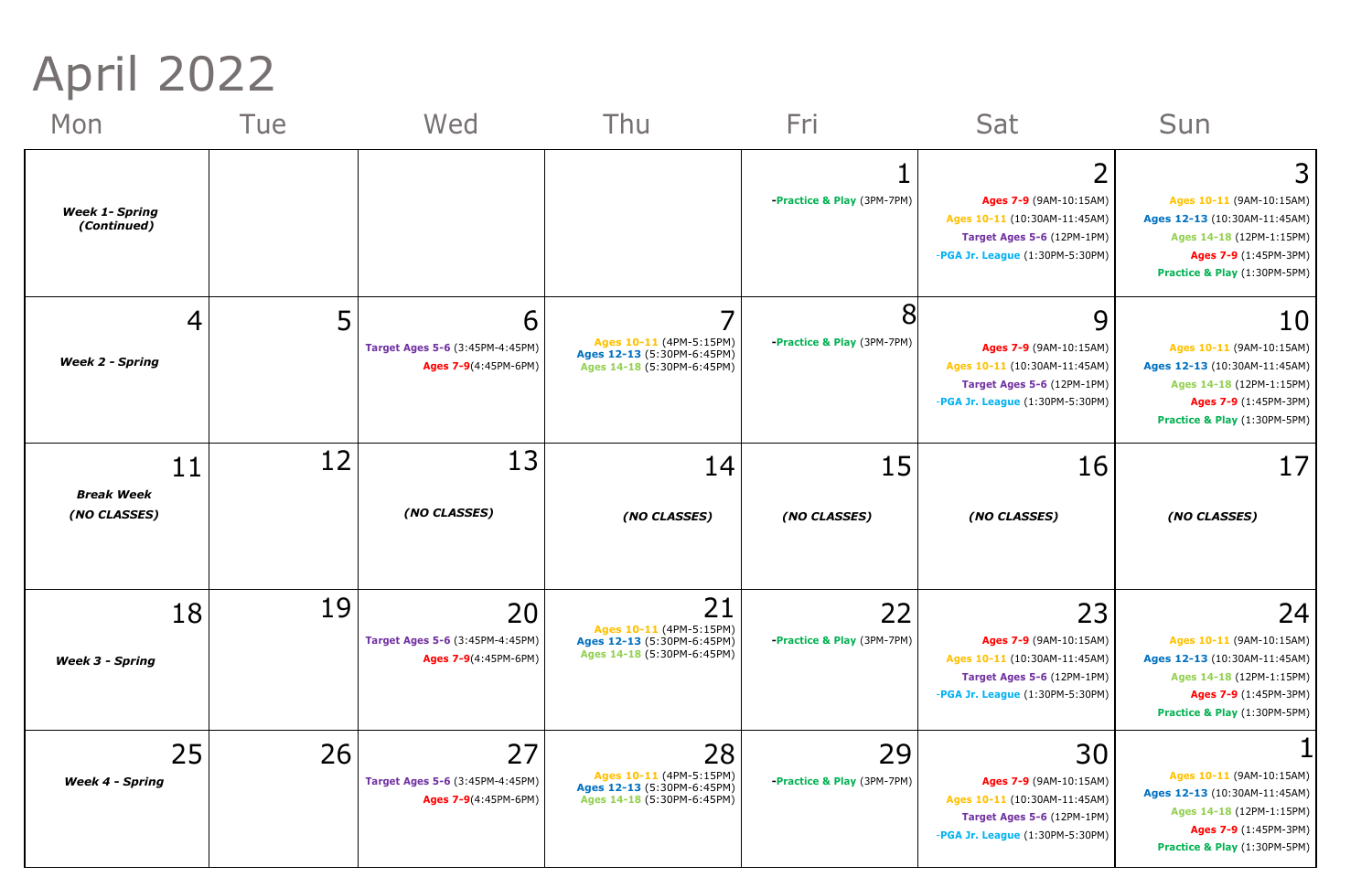May 2022

| Mon                                     | Tue | Wed                                                           | Thu                                                                                       | Fri                                         | Sat                                                                                                                           | Sun                                                                                                                                                  |
|-----------------------------------------|-----|---------------------------------------------------------------|-------------------------------------------------------------------------------------------|---------------------------------------------|-------------------------------------------------------------------------------------------------------------------------------|------------------------------------------------------------------------------------------------------------------------------------------------------|
| <b>Week 5 - Spring</b>                  | 3   | Target Ages 5-6 (3:45PM-4:45PM)<br>Ages 7-9(4:45PM-6PM)       | Ages 10-11 (4PM-5:15PM)<br>Ages 12-13 (5:30PM-6:45PM)<br>Ages 14-18 (5:30PM-6:45PM)       | 6<br><b>-Practice &amp; Play (3PM-7PM)</b>  | Ages 7-9 (9AM-10:15AM)<br>Ages 10-11 (10:30AM-11:45AM)<br>Target Ages 5-6 (12PM-1PM)<br>-PGA Jr. League (1:30PM-5:30PM)       | 8<br>Ages 10-11 (9AM-10:15AM)<br>Ages 12-13 (10:30AM-11:45AM)<br>Ages 14-18 (12PM-1:15PM)<br>Ages 7-9 (1:45PM-3PM)<br>Practice & Play (1:30PM-5PM)   |
| 9<br>Week 6 - Spring                    | 10  | 11<br>Target Ages 5-6 (3:45PM-4:45PM)<br>Ages 7-9(4:45PM-6PM) | 12<br>Ages 10-11 (4PM-5:15PM)<br>Ages 12-13 (5:30PM-6:45PM)<br>Ages 14-18 (5:30PM-6:45PM) | 13<br><b>-Practice &amp; Play (3PM-7PM)</b> | 14<br>Ages 7-9 (9AM-10:15AM)<br>Ages 10-11 (10:30AM-11:45AM)<br>Target Ages 5-6 (12PM-1PM)<br>-PGA Jr. League (1:30PM-5:30PM) | 15<br>Ages 10-11 (9AM-10:15AM)<br>Ages 12-13 (10:30AM-11:45AM)<br>Ages 14-18 (12PM-1:15PM)<br>Ages 7-9 (1:45PM-3PM)<br>Practice & Play (1:30PM-5PM)  |
| 16<br><b>Week 7 - Spring -</b>          | 17  | 18<br>Target Ages 5-6 (3:45PM-4:45PM)<br>Ages 7-9(4:45PM-6PM) | 19<br>Ages 10-11 (4PM-5:15PM)<br>Ages 12-13 (5:30PM-6:45PM)<br>Ages 14-18 (5:30PM-6:45PM) | 20<br>-Practice & Play (3PM-7PM)            | 21<br>Ages 7-9 (9AM-10:15AM)<br>Ages 10-11 (10:30AM-11:45AM)<br>Target Ages 5-6 (12PM-1PM)<br>-PGA Jr. League (1:30PM-5:30PM) | 221<br>Ages 10-11 (9AM-10:15AM)<br>Ages 12-13 (10:30AM-11:45AM)<br>Ages 14-18 (12PM-1:15PM)<br>Ages 7-9 (1:45PM-3PM)<br>Practice & Play (1:30PM-5PM) |
| 23<br><b>Break Week</b><br>(NO CLASSES) | 24  | 25<br>(NO CLASSES)                                            | 26<br>(NO CLASSES)                                                                        | 27<br>(NO CLASSES)                          | 28<br>(NO CLASSES)                                                                                                            | 29<br>(NO CLASSES)                                                                                                                                   |
| 30<br><b>Week 8 - Spring</b>            | 31  |                                                               |                                                                                           |                                             |                                                                                                                               |                                                                                                                                                      |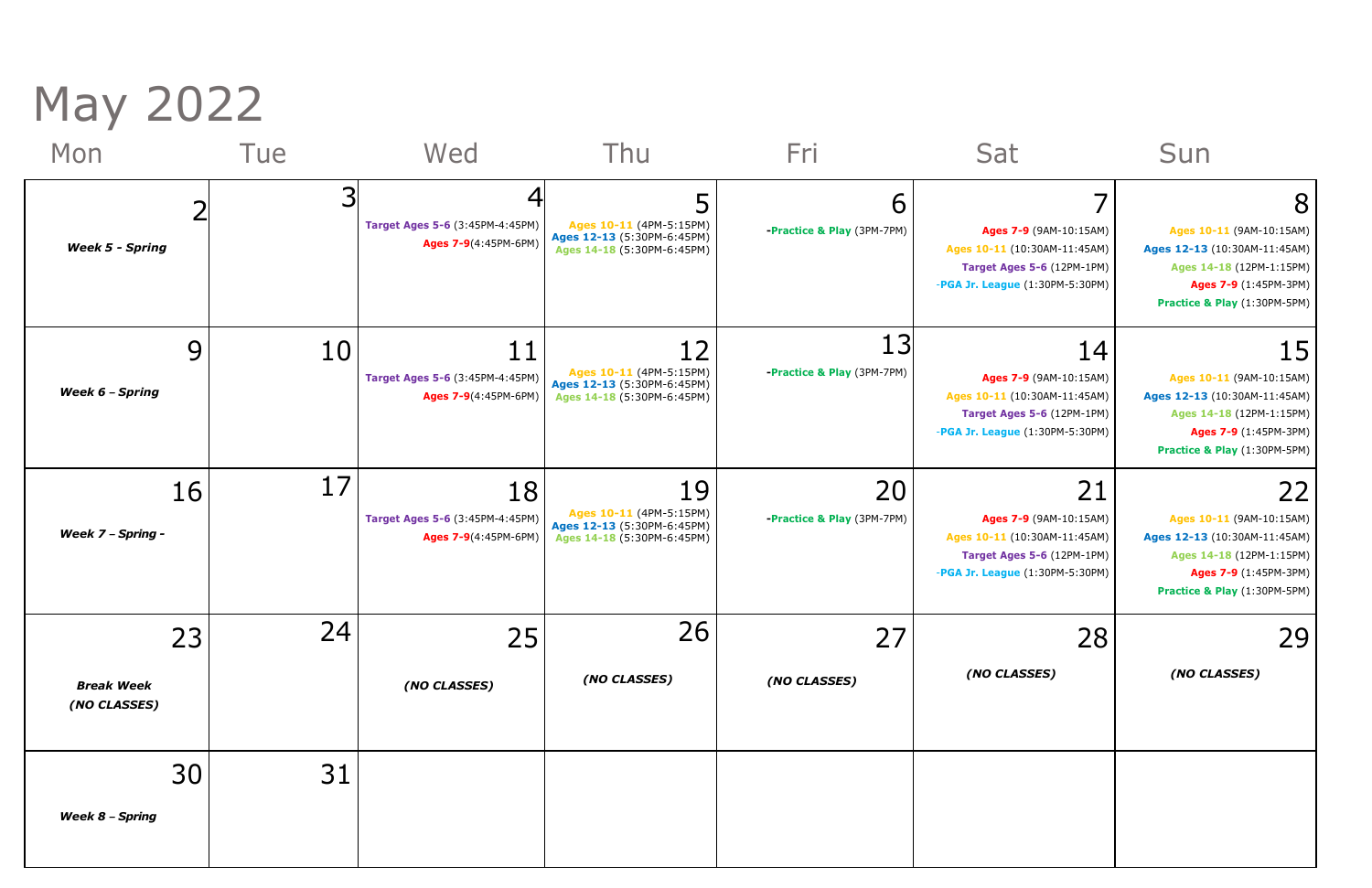## June 2022

| Mon                                      | Tue | Wed                                                                  | Thu                                                                                       | <u>Fri</u>                       | Sat                                                                                                                           | Sun                                                                                                                                                         |
|------------------------------------------|-----|----------------------------------------------------------------------|-------------------------------------------------------------------------------------------|----------------------------------|-------------------------------------------------------------------------------------------------------------------------------|-------------------------------------------------------------------------------------------------------------------------------------------------------------|
| <b>Week 8 - Spring (cont'd)</b>          |     | <b>Target Ages 5-6 (3:45PM-4:45PM)</b><br>Ages 7-9(4:45PM-6PM)       | Ages 10-11 (4PM-5:15PM)<br>Ages 12-13 (5:30PM-6:45PM)<br>Ages 14-18 (5:30PM-6:45PM)       | -Practice & Play (3PM-7PM)       | 4<br>Ages 7-9 (9AM-10:15AM)<br>Ages 10-11 (10:30AM-11:45AM)<br>Target Ages 5-6 (12PM-1PM)<br>-PGA Jr. League (1:30PM-5:30PM)  | Ages 10-11 (9AM-10:15AM)<br>Ages 12-13 (10:30AM-11:45AM)<br>Ages 14-18 (12PM-1:15PM)<br>Ages 7-9 (1:45PM-3PM)<br>Practice & Play (1:30PM-5PM)               |
| 6<br><b>Week 9 - Spring</b>              |     | 8<br>Target Ages 5-6 (3:45PM-4:45PM)<br>Ages 7-9(4:45PM-6PM)         | 9<br>Ages 10-11 (4PM-5:15PM)<br>Ages 12-13 (5:30PM-6:45PM)<br>Ages 14-18 (5:30PM-6:45PM)  | 10<br>-Practice & Play (3PM-7PM) | 11<br>Ages 7-9 (9AM-10:15AM)<br>Ages 10-11 (10:30AM-11:45AM)<br>Target Ages 5-6 (12PM-1PM)<br>-PGA Jr. League (1:30PM-5:30PM) | <u>12 </u><br>Ages 10-11 (9AM-10:15AM)<br>Ages 12-13 (10:30AM-11:45AM)<br>Ages 14-18 (12PM-1:15PM)<br>Ages 7-9 (1:45PM-3PM)<br>Practice & Play (1:30PM-5PM) |
| 13<br><b>Week 10 - Spring</b><br>(FINAL) | 14  | 15<br><b>Target Ages 5-6 (3:45PM-4:45PM)</b><br>Ages 7-9(4:45PM-6PM) | 16<br>Ages 10-11 (4PM-5:15PM)<br>Ages 12-13 (5:30PM-6:45PM)<br>Ages 14-18 (5:30PM-6:45PM) | 17<br>-Practice & Play (3PM-7PM) | 18<br>Ages 7-9 (9AM-10:15AM)<br>Ages 10-11 (10:30AM-11:45AM)<br>Target Ages 5-6 (12PM-1PM)<br>-PGA Jr. League (1:30PM-5:30PM) | 19<br>Ages 10-11 (9AM-10:15AM)<br>Ages 12-13 (10:30AM-11:45AM)<br>Ages 14-18 (12PM-1:15PM)<br>Ages 7-9 (1:45PM-3PM)<br>Practice & Play (1:30PM-5PM)         |
| 20                                       | 21  | 22                                                                   | 23                                                                                        | 24                               | 25                                                                                                                            | 26                                                                                                                                                          |
| 27                                       | 28  | 29                                                                   | 30                                                                                        |                                  |                                                                                                                               |                                                                                                                                                             |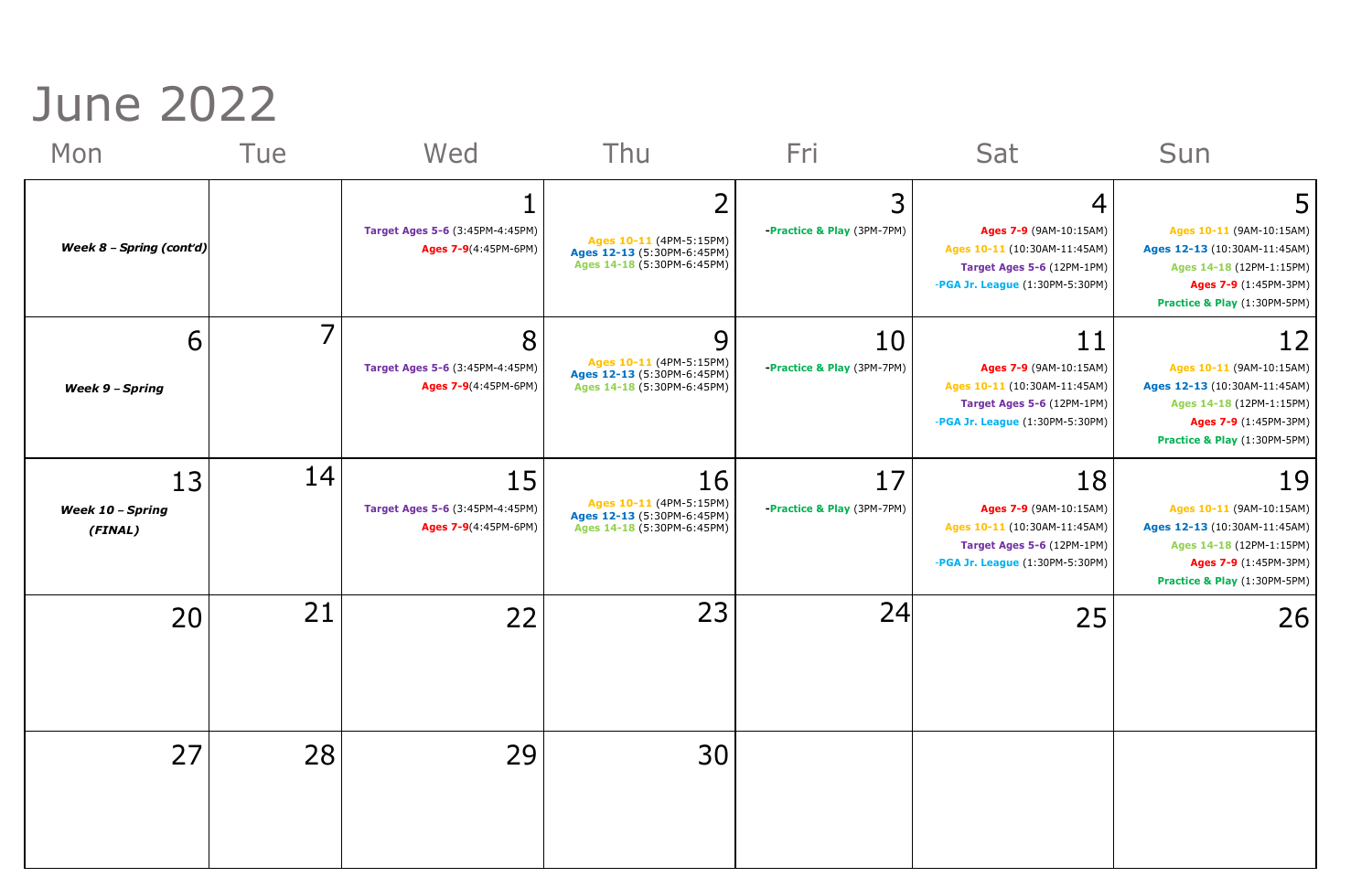## July 2022



| Mon                                          | Tue | Wed | Thu | Fri | Sat | Sun            |
|----------------------------------------------|-----|-----|-----|-----|-----|----------------|
|                                              |     |     |     |     | ⌒   | $\overline{3}$ |
|                                              |     |     |     |     |     |                |
|                                              |     |     |     |     |     |                |
| $\overline{4}$                               | 5   | 6   | 7   | 8   | 9   | 10             |
| Week 1 - Summer<br>(Classes Start Wednesday) |     |     |     |     |     |                |
|                                              |     |     |     |     |     |                |
| 11<br>Week 2 - Summer                        | 12  | 13  | 14  | 15  | 16  | 17             |
|                                              |     |     |     |     |     |                |
|                                              |     |     |     |     |     |                |
| 18                                           | 19  | 20  | 21  | 22  | 23  | 24             |
| Week 3 - Summer                              |     |     |     |     |     |                |
|                                              |     |     |     |     |     |                |
| 25<br>Week 4 - Summer                        | 26  | 27  | 28  | 29  | 30  | 31             |
|                                              |     |     |     |     |     |                |
|                                              |     |     |     |     |     |                |